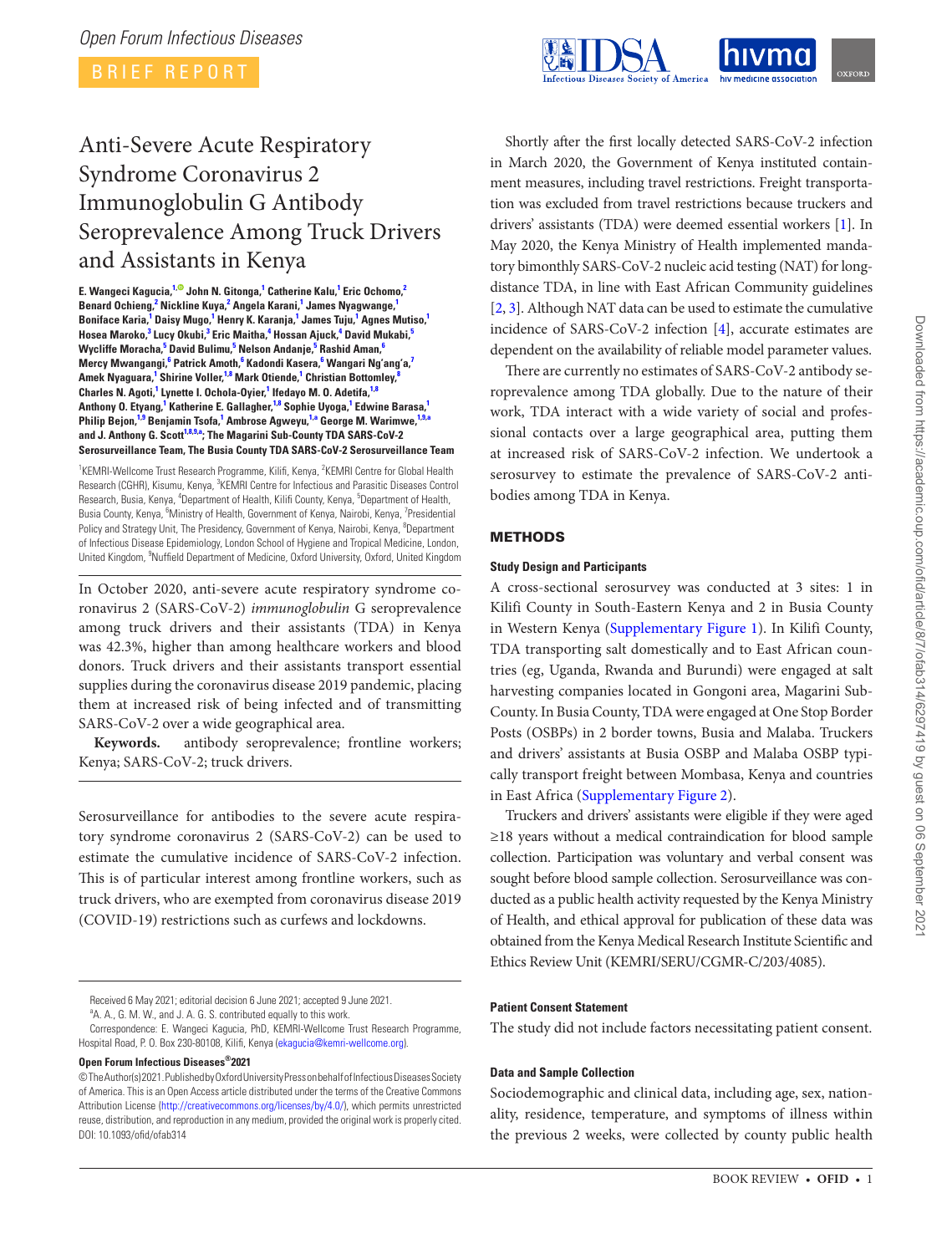staff (CPHS) and recorded on governmental COVID-19 surveillance forms ([Supplementary Forms 1](http://academic.oup.com/ofid/article-lookup/doi/10.1093/ofid/ofab314#supplementary-data) and [2](http://academic.oup.com/ofid/article-lookup/doi/10.1093/ofid/ofab314#supplementary-data)). Venous blood samples were collected using standard blood sample collection procedures and labeled with the same unique identifier as nasopharyngeal/oropharyngeal (NP/OP) samples. The NP/OP NAT results, linked using the unique identifiers, were obtained from testing laboratories. Data with personal identifiers were retained only by CPHS.

# **Laboratory Testing**

Plasma was extracted from blood samples using standard techniques and stored at −80°C before antibody testing. Thawed plasma samples were tested for anti-SARS-CoV-2 *immunoglobulin* G (IgG) using a locally validated whole spike enzymelinked immunosorbent assay (ELISA) with 93% sensitivity and 99% specificity, as described previously [[5](#page-3-4), [6\]](#page-3-5). Spike ELISA positivity was defined as a ratio of sample optical density (OD) over negative control OD >2. The NP/OP NAT results are routinely provided to TDA by CPHS. Serology results were also provided to TDA by CPHS.

# **Statistical Analysis**

At least 700 samples were required to estimate seroprevalence as low as 2% within a 1% margin of error. Age was categorized into 10-year strata. Crude seroprevalence was estimated as the number of anti-SARS-CoV-2 IgG-positive samples (OD ratio >2) divided by all samples, and associated exact binomial 95% confidence intervals (CIs) were calculated. Bayesian adjustment for assay sensitivity and specificity was performed as previously described [[6](#page-3-5)]. Associations between seropositivity and sociodemographic/clinical characteristics were tested using  $\chi^2$ or Fisher's exact tests. Test-performance-adjusted seroprevalence and credible intervals were calculated in R (version 3.6.1) with RStan. All other analyses were performed using Stata (version 15.1).

# RESULTS

The serosurvey was conducted in Magarini between September 30 and October 23, 2020 and in Busia County on October 13–15, 2020. In total, 830 TDA (Busia OSBP n = 365; Magarini  $n = 101$ ; Malaba OSBP  $n = 364$ ) provided a blood sample, representing 52.4% of TDA approached ([Supplementary Figure](http://academic.oup.com/ofid/article-lookup/doi/10.1093/ofid/ofab314#supplementary-data)  [3\)](http://academic.oup.com/ofid/article-lookup/doi/10.1093/ofid/ofab314#supplementary-data). Of the 830 samples, 91.1% were collected between October 13 and 15, 2020 ([Supplementary Figure 4\)](http://academic.oup.com/ofid/article-lookup/doi/10.1093/ofid/ofab314#supplementary-data). The median age of sampled TDA was 40 years (interquartile range, 34–48 years) and 668 (80.5%) were Kenyan. Only 3 (0.4%) of the TDA were female ([Table 1](#page-1-0)). Among Kenyan TDA, reported county of residence included 31 of the country's 47 counties. The most common counties of residence were Mombasa, Uasin Gishu, and Nakuru ([Supplementary Table 1\)](http://academic.oup.com/ofid/article-lookup/doi/10.1093/ofid/ofab314#supplementary-data). Driver versus assistant role was not recorded, but, on the basis of truck driver licensure age requirements, at least 53 (6.6%) were assistants [\(Table 1](#page-1-0)).

Of 785 TDA with available NAT results, 58 (7.4%) were positive for SARS-CoV-2 [\(Table 1\)](#page-1-0); positivity was significantly

| Characteristic          | N   | Seropositive | %Crude anti-SARS-CoV-2 IgG<br>Seroprevalence | 95% Confidence<br>Interval | %Adjusted Anti-SARS-CoV-2 IgG<br>Seroprevalence | 95% Credible<br>Interval |
|-------------------------|-----|--------------|----------------------------------------------|----------------------------|-------------------------------------------------|--------------------------|
| Total                   | 830 | 329          | 39.6                                         | $36.3 - 43.1$              | 42.3                                            | 38.4-46.3                |
| Age <sup>a</sup>        |     |              |                                              |                            |                                                 |                          |
| <30 years               | 92  | 42           | 45.7                                         | $35.2 - 56.4$              | 49.1                                            | $38.1 - 59.9$            |
| 30-39 years             | 276 | 110          | 39.9                                         | $34.0 - 45.9$              | 42.4                                            | $35.5 - 49.1$            |
| $40-49$ years           | 286 | 116          | 40.6                                         | 34.8-46.5                  | 43.4                                            | 37.4-49.9                |
| $50 - 59$ years         | 135 | 48           | 35.6                                         | $27.5 - 44.2$              | 38.1                                            | 29.2-47.4                |
| >60 years               | 38  | 13           | 34.2                                         | 19.6-51.4                  | 37.0                                            | $22.3 - 54.1$            |
| Sex                     |     |              |                                              |                            |                                                 |                          |
| Male                    | 827 | 326          | 39.4                                         | $36.1 - 42.8$              | 42.1                                            | $38.1 - 46.7$            |
| Female                  | 3   | 3            | 100.0                                        | 29.2-100.0                 | 79.6                                            | 379-99.3                 |
| NAT Result <sup>a</sup> |     |              |                                              |                            |                                                 |                          |
| Positive                | 58  | 32           | 55.2                                         | 41.5-68.3                  | 59.0                                            | 46.0-72.1                |
| Negative                | 727 | 270          | 37.1                                         | $33.6 - 40.8$              | 39.6                                            | $35.0 - 43.9$            |
| Nationality             |     |              |                                              |                            |                                                 |                          |
| Kenya                   | 668 | 262          | 39.2                                         | $35.5 - 43.0$              | 41.9                                            | $37.7 - 46.0$            |
| Other                   | 162 | 67           | 41.4                                         | $33.7 - 49.4$              | 44.2                                            | $36.3 - 52.5$            |
| <b>Site</b>             |     |              |                                              |                            |                                                 |                          |
| Busia OSBP              | 365 | 163          | 44.7                                         | $39.5 - 49.9$              | 47.9                                            | 42.3-53.8                |
| Magarini                | 101 | 43           | 42.6                                         | 32.8-52.8                  | 45.2                                            | $35.1 - 55.9$            |
| Malaba OSBP             | 364 | 123          | 33.8                                         | 28.9-38.9                  | 36.0                                            | $30.8 - 41.9$            |

<span id="page-1-0"></span>**Table 1. Crude and Test-Performance Adjusted Anti-SARS-CoV-2 IgG Seroprevalence Among TDA in Kenya, September 30 to October 23, 2020**

<span id="page-1-1"></span>Abbreviations: IgG, *immunoglobulin G*; NAT, nucleic acid test; OSBP, One Stop Border Post; SARS-CoV-2, severe acute respiratory syndrome coronavirus 2; TDA, truck drivers and assistants.  $\textsuperscript{a}$ Missingness: age, n = 3; NAT result, n = 45.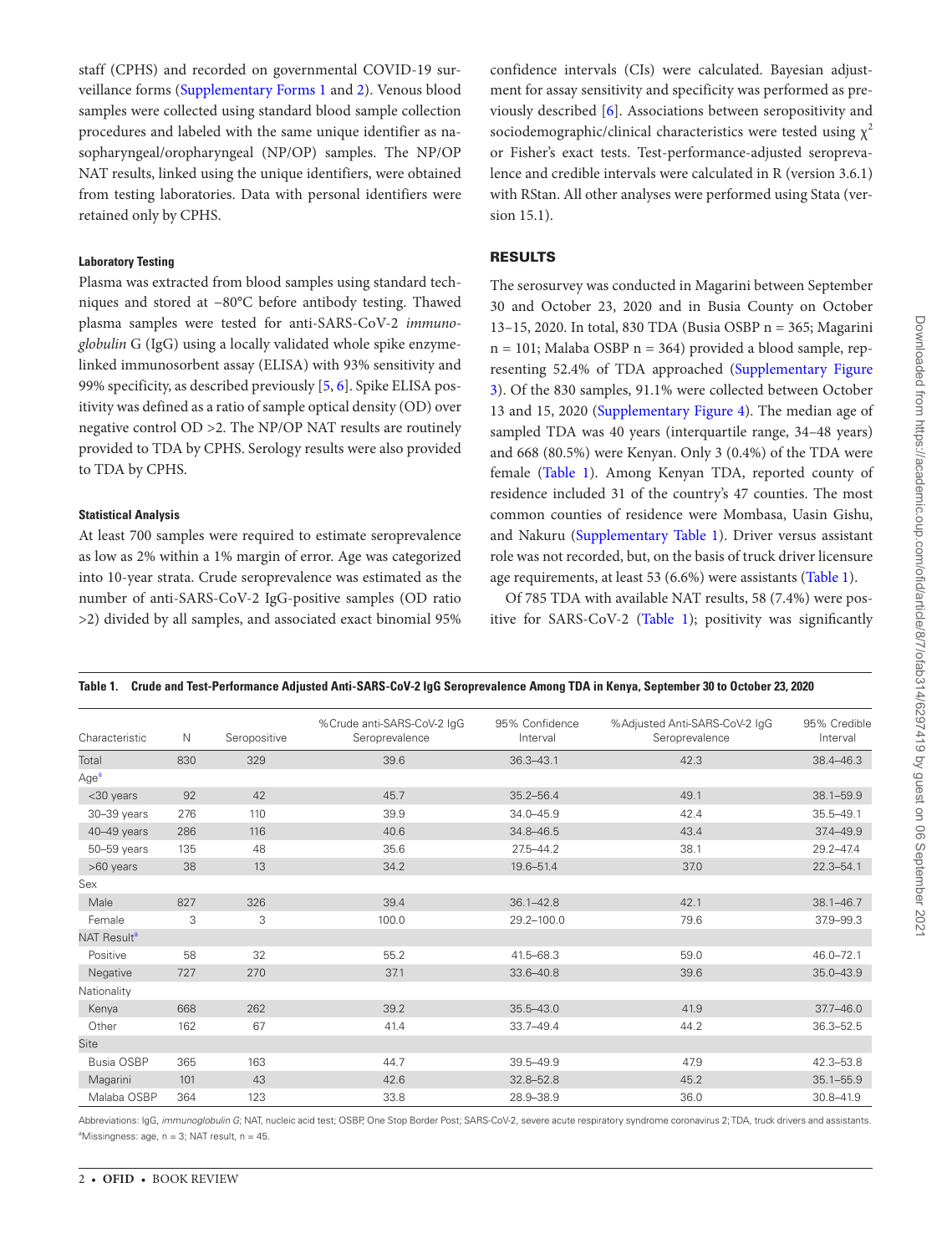higher in Magarini (25 of 93; 26.9%) compared to Busia OSBP (15 of 348; 4.3%) and Malaba OSBP (18 of 344; 5.2%; *P* < .001) [\(Supplementary Table 2\)](http://academic.oup.com/ofid/article-lookup/doi/10.1093/ofid/ofab314#supplementary-data). None of the 830 TDA reported current or previous symptoms of illness. Only 1 individual had a temperature of 37.5°C or higher [\(Supplementary Table 2\)](http://academic.oup.com/ofid/article-lookup/doi/10.1093/ofid/ofab314#supplementary-data) and the NAT result was negative in that 1 case.

Crude overall anti-SARS-CoV-2 IgG seroprevalence among sampled TDA was 39.6% (95% CI, 36.3−43.1). After adjustment for assay sensitivity and specificity it was 42.3% (95% credible interval [CrI], 38.4−46.3). Seroprevalence was highest in TDA <30 years of age and lowest among those aged ≥50 years. All 3 female TDA were seropositive for anti-SARS-CoV-2 IgG. Seroprevalence was 39.6% (95% CrI, 35.0−43.9) among TDA negative for SARS-CoV-2 by NAT and 59.0% (95% CrI, 46.0−72.1) among those with a positive SARS-CoV-2 NAT result. Seroprevalence among Kenyan TDA was comparable to that of other nationalities. By site, seroprevalence was highest at Busia OSBP and lowest at Malaba OSBP. Crude heterogeneity tests and uncertainty intervals for antibody test-adjusted estimates suggested no significant association between seroprevalence and age and significant differences in seroprevalence by site [\(Table 1](#page-1-0) and [Supplementary Table 3\)](http://academic.oup.com/ofid/article-lookup/doi/10.1093/ofid/ofab314#supplementary-data).

# **DISCUSSION**

We estimate that approximately 4 in 10 TDA in Kenya had been infected with SARS-CoV-2 by late October 2020, as the country experienced the initial stages of a second pandemic wave ([Supplementary Figure 5\)](http://academic.oup.com/ofid/article-lookup/doi/10.1093/ofid/ofab314#supplementary-data). This study is notable for being the first to report SARS-CoV-2 seroprevalence among TDA.

Anti-SARS-CoV-2 IgG seroprevalence among TDA was more than 4-fold higher compared to average seroprevalence among Kenyan blood donors by September 2020 [[7](#page-3-6)] and 2-fold higher compared to average seroprevalence in healthcare workers (HCWs) across 5 Kenyan health facilities by October 2020 [[8](#page-3-7)]. As such, the findings suggest that the cumulative incidence of SARS-CoV-2 among TDA in Kenya was higher than in the general population and in other frontline workers.

Outside Kenya, some studies found 44%−45% seroprevalence of SARS-CoV-2 antibodies among HCWs, comparable to that among TDA in Kenya [[9](#page-3-8)[–11\]](#page-3-9). However, meta-analyses of studies globally estimated SARS-CoV-2 antibody prevalence among HCWs at 7% by July 2020 [[12\]](#page-3-10) and 9% by August 2020 [\[13](#page-3-11)]. Taken together, these data suggest that exposure to SARS-CoV-2 among TDA was higher than among HCWs in most settings.

To date, few studies have assessed SARS-CoV-2 antibody prevalence in nonhealthcare frontline workers. Seroprevalence was 38% seroprevalence among male migrant supermarket workers in Kuwait in May to June 2020 [\[14\]](#page-3-12). Elsewhere, however, seroprevalence among non-HCWs has been lower, ranging from 1% [\[15](#page-3-13)] to 22% [\[16](#page-3-14)].

None of the NAT-positive TDA reported symptoms within 2 weeks of testing, suggesting predominantly asymptomatic COVID-19 among TDA. Although data on symptoms may have been subject to reporting bias, 93% of SARS-CoV-2 infections confirmed in Kenya by October 23, 2020 were asymptomatic [\[17](#page-3-15)]. The similarity in anti-SARS-CoV-2 antibody seropositivity among Kenyan and non-Kenyan TDA indicates predominantly occupation-related exposure to SARS-CoV-2. The fact that seroprevalence differed by sampling site suggests some heterogeneity in exposure risk.

Despite sampling at 3 different sites, we cannot be sure that the sample included are representative of all TDA in Kenya, or even those transiting through these sites. Participation in the serosurvey was voluntary, only half of those approached agreed to be sampled, and sociodemographic data for the target population are not available. However, data on county of residence for Kenyan TDA indicates representation from most counties. Seroprevalence estimates did not account for clustering by site or by driver-assistant pairs. The use of antibodies to estimate cumulative incidence of SARS-CoV-2 infection assumes universal seroconversion, minimal mortality, and antibody persistence. If these assumptions are incorrect—for example, there is evidence suggestive of antibody waning [[18](#page-3-16)[–20](#page-3-17)]—the cumulative incidence of infection would be underestimated. To minimize bias due to assay sensitivity and specificity, adjusted seroprevalence estimates were calculated.

## **CONCLUSIONS**

These findings indicate substantial cumulative incidence of SARS-CoV-2 infection—most of which was asymptomatic among TDA in Kenya, despite prevention measures. The occupational nature of haulage entails interaction with many contacts over large geographical areas; as such, TDA may unintentionally contribute to the spread of emerging infections. These findings illustrate the challenge of infection prevention within an occupational group whose role in sustaining supply chains remains vital during a pandemic. In addition, they underscore the importance of national and regional preparedness plans for the safe continuation of haulage in future pandemics.

#### Supplementary Data

Supplementary materials are available at *Open Forum Infectious Diseases* online. Consisting of data provided by the authors to benefit the reader, the posted materials are not copyedited and are the sole responsibility of the authors, so questions or comments should be addressed to the corresponding author.

### Acknowledgments

We thank the truck drivers and assistants for their participation. We thank the Busia Transporters Chairman for support in engaging truck drivers and assistants. We thank the Busia and Kilifi County Health Management Teams (CHMTs), Busia Port Health, Malaba Port Health, and Gongoni area salt companies for their support of this activity, including training support by Busia and Kilifi CHMT members. We thank the Director, KEMRI Centre